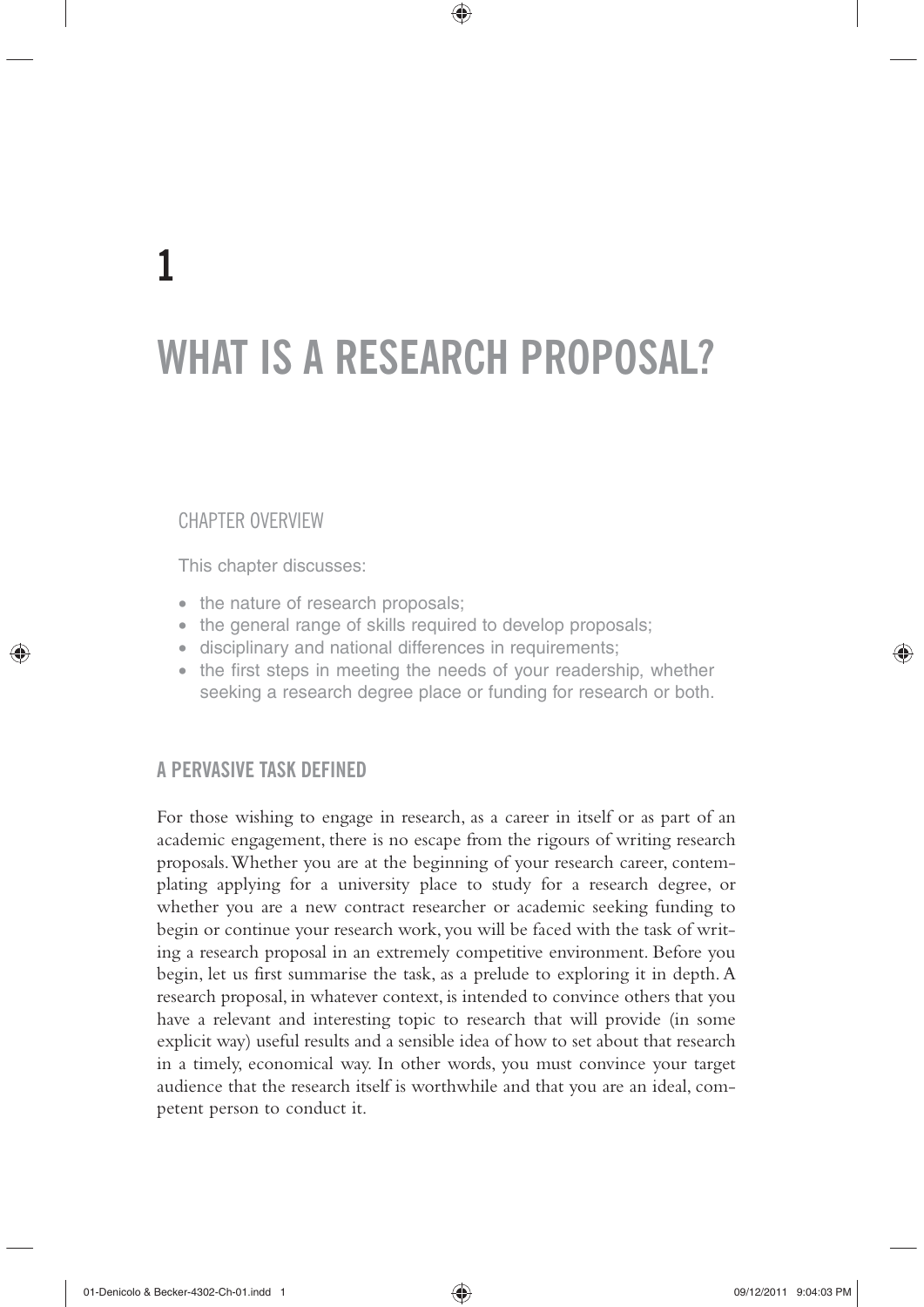#### **2 DEVELOPING RESEARCH PROPOSALS**

A range of skills and expertise is needed for the task of proposal writing as well as for the research that follows a successful application. Therefore this book is intended to help those who are unfamiliar with the process of proposal writing or who want to improve their chances of success in a complex and demanding field. Indeed, some of the skills and abilities required can be transferred directly from other pursuits once their relevance and importance is understood; others may exist but need some re-alignment to fit the context and yet others may need to be learned. The UK Researcher Development Statement, and its detailed listing of descriptors of attributes across the phases of academic development – the Researcher Development Framework (RDF) (Vitae, 2010) – provide an indication of the diversity of accomplishment and proficiency required at each stage of a research career. Many of these skills and attributes relate directly or indirectly to the writing of research proposals. This should reassure you that you probably have some of the skills required of proposal writing already; you simply need some guidance on when and how to apply them.

❀

We will return to the RDF later (as part of an activity) because we intend to provide a guide to help you identify those attributes that you already possess, those that need some polishing or modification and those that you will be best advised to acquire. In this particular chapter we will start the process by unpicking what the general purpose of a research proposal is from the perspectives of those who require you to present one, so that you can become familiar not just with what you need to achieve in writing the proposal, but why you need to include the various components. Details of the priority of each component, depending on context, will emerge throughout the book.

# **A CELEBRATION OF DIFFERENCE**

We are conscious that each reader will be in different circumstances, those particularly pertinent to this task of research proposal writing being:

- living and working in diverse parts of the world, perhaps even contemplating a location move;
- links to a particular discipline or small group of disciplines;
- full- or part-time degree registration and/or level of paid employment;
- working/studying within or at a distance from a Higher Education institution (HEI);
- varied extent and recency of prior experience of study;
- current range of relevant skills and attributes.

To begin with the last on the list, in order to emphasise that you do have skills that you can bring to the task, and to help you map your progress in developing other relevant skills, we provide you at the end of this chapter with an

↔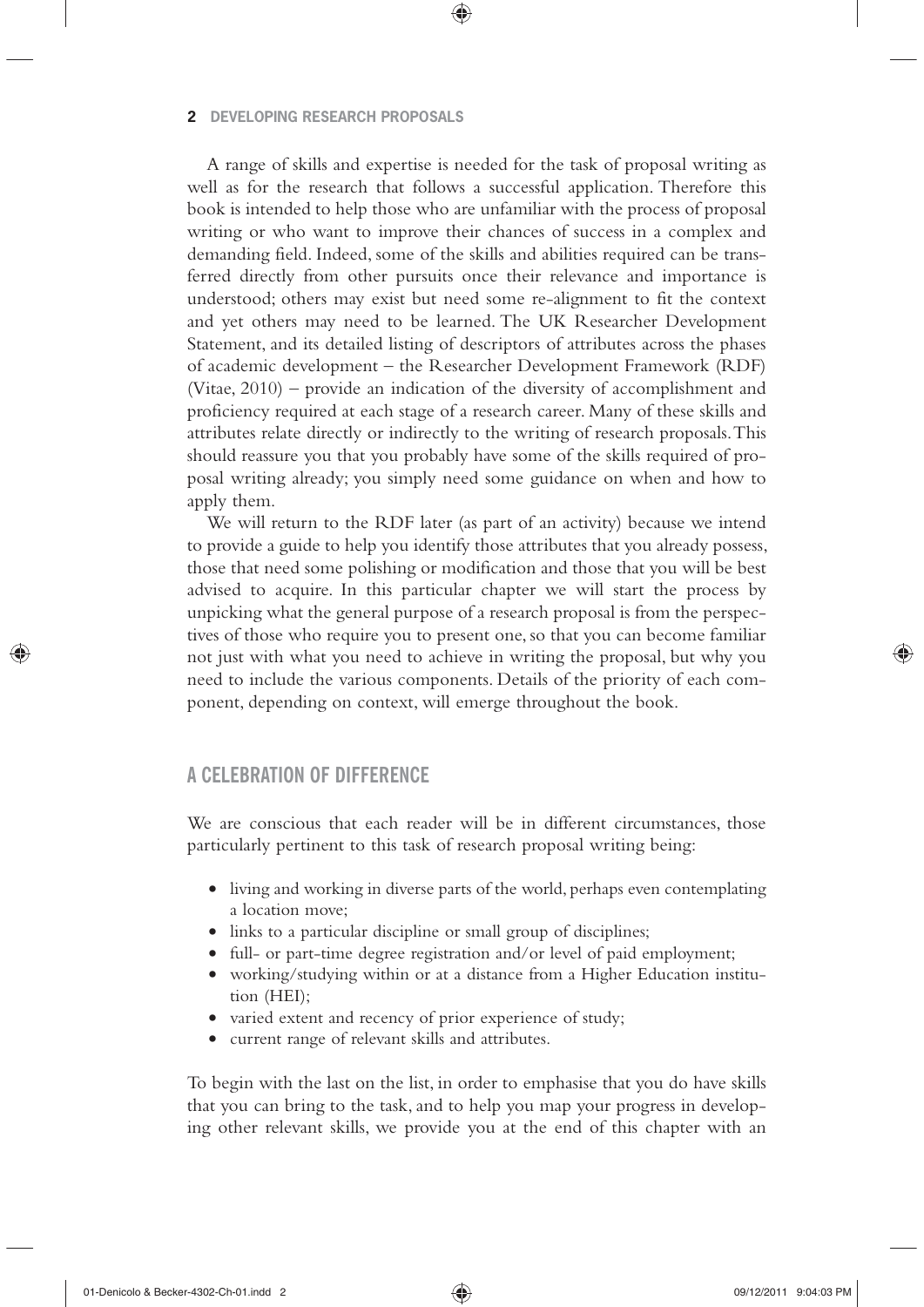activity that will allow you now and in the future to chart some relevant attributes. Your chart will be specific to you and will enable you to judge which of the suggested further reading materials provided are most relevant for you and which areas of the proposal might need extra attention and perhaps greater peer review (supportive criticism from colleagues – see Chapter 9) before submission.

❀

Although the general focus of this book will be on generic information about the task, and advice relevant to a range of disciplines, we will draw your attention to disciplinary differences where appropriate. Between us, the authors, we have worked in disciplines in the arts and humanities, the social and the natural and life sciences and we have made good use here of our contacts across the disciplines to provide examples and references that highlight any subtleties or distinct differences in purpose, approach and requirements for proposals between disciplines or discipline areas.

Each country will, of course, have its own research funding providers, each of whom will have some degree of idiosyncrasy in its requirements, while universities within any one country, never mind between countries, will have specific entry requirements and interest in different aspects of a limited range of research topics. In this book we will mainly follow the requirements of UK funders and Higher Education institutions (HEIs), but we will note any differences from other locations that we are aware of and will provide some references to books and articles from other countries that might prove useful to you. However, although the main propositions, advice and caveats are universal, with differences appearing mainly in required formats or particular detail (information about which is usually supplied by the funder or HEI to applicants), it will save you time and heartache to heed our advice that follows about how to tailor your proposal to suit each specific institution or funding organisation.

You may have some good ideas already, and even perhaps a first draft of a proposal prepared, but it is nonetheless crucial that you obtain as much information as is available from the particular funding body (or for each funding body) or academic provider that you intend to approach. They are as individually different as each of you as readers are. Draft outlines, or particular paragraphs about detail, may well be transferable between applications but each funder/HEI will have particular style and format requirements as well as requiring some pieces of information that others may not. For instance, the restrictions on word length can vary substantially while protocols for section headings and content also differ. We urge you to resist any urge to produce a generic application to be sent out to any and every funder or university you know; instead, gather your ideas, hone them into good shape but customise them to fit the requirements of each specific audience. Meticulous attention to the guidance notes of the relevant organisation will pay dividends and save heartache. Some relevant websites can be found in Appendix 1. In that appendix we have included some suggestions that attend to the diversity of background and circumstance that you bring with you to the task.

↔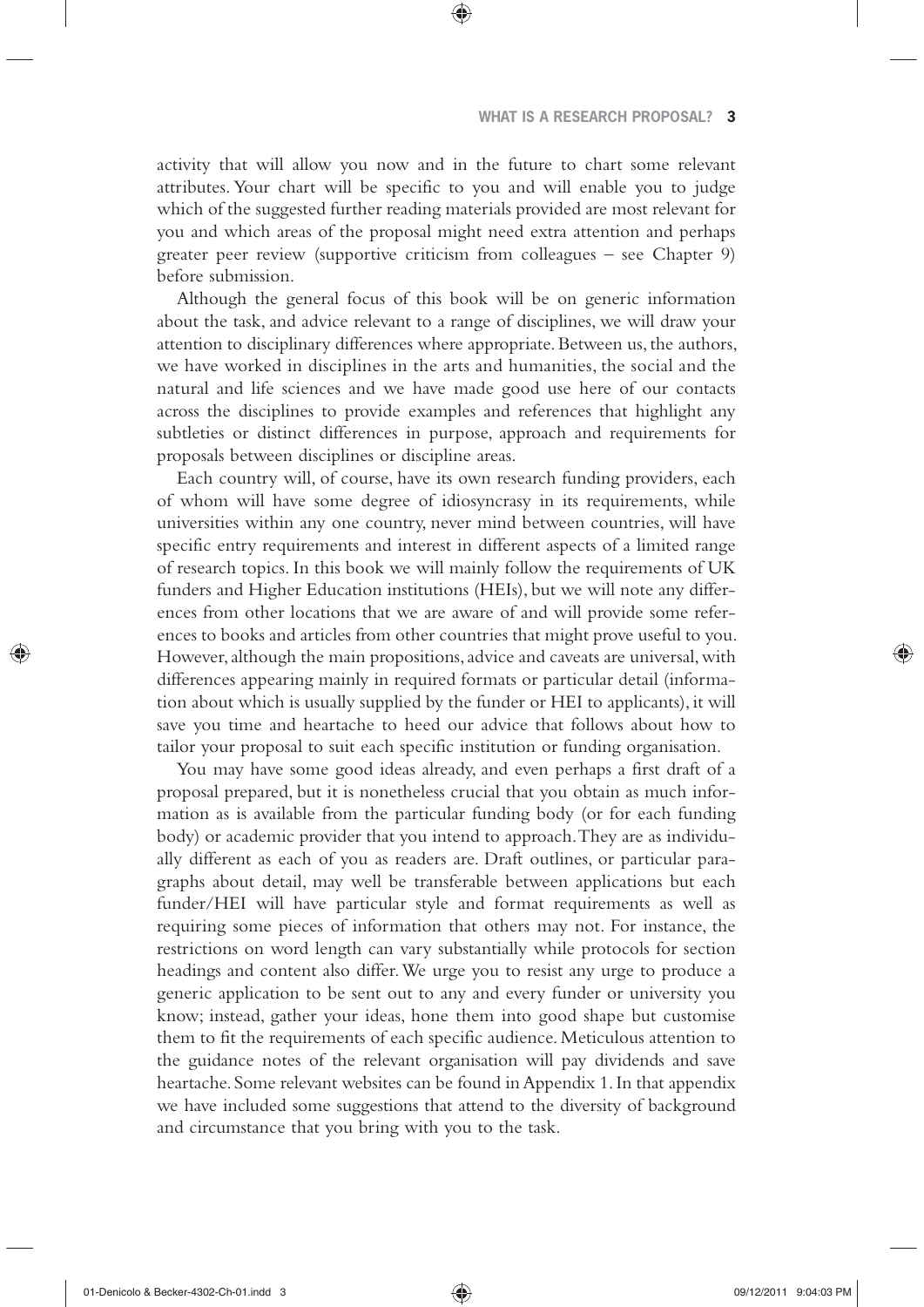#### **4 DEVELOPING RESEARCH PROPOSALS**

# **FIRST STEPS IN MEETING THE NEEDS OF YOUR READERSHIP**

❀

All recipients will need to be reassured about certain things, which we will address further in Chapter 2, but you will also need to capture their attention early in the proposal form and keep them reading because they will receive a myriad of proposals containing good research ideas from competent people. The world of research is a very competitive environment so one purpose of a proposal is to convince those who have a restricted number of places for research degrees and/or limited financial resources to allocate that your research deserves some special attention. There is some mutuality in this in that your audience too wants to recognise in your proposal that their organisation is receiving some special attention from you – after all you are formulating a proposition that you will work closely with and for them in the future. No one will look fondly at a proposal from an uninterested suitor! So we urge you to start your proposal effort with a little preliminary research about your target readership.

## **FINDING OUT ABOUT RESEARCH DEGREE OPPORTUNITIES**

In most instances documents related to *research degrees* can be found on institutional websites so you will be able to explore the particular emphases in each institution you are interested in. (This initial interest may be because of location, previous experience of yourself or family/friend, or because of its general reputation, etc. Keep in mind that you may need to spread your net more widely to find the best match with your own needs, attributes and ambitions.) You will see that all are seeking to ensure that every student they accept on a programme of study has a very good chance of success in their study environment; this is in their interest because they want to avoid wasting their time, energy and resources. For instance, they will be seeking students who can provide evidence of having a range of what we might call academic skills, for instance, evidence contained in a curriculum vitae that demonstrates appropriate previous study and experience as well as an application that is written with an appropriately sophisticated attention to style, grammar and spelling. After all, a key aspect of research is dissemination which requires the development of many forms of communication to a high level. We will follow this up in Chapter 3, which will include suggestions for people applying for study using a language that is not the one they most frequently use.

Various combinations of academic qualifications and work experience are deemed acceptable to most HEIs but the exact balance will depend on discipline and the culture of the institution. For instance, in some subject areas, particularly those with a strong professional link such as in education, law or the health professions, it is a positive advantage to have not only work experience

↔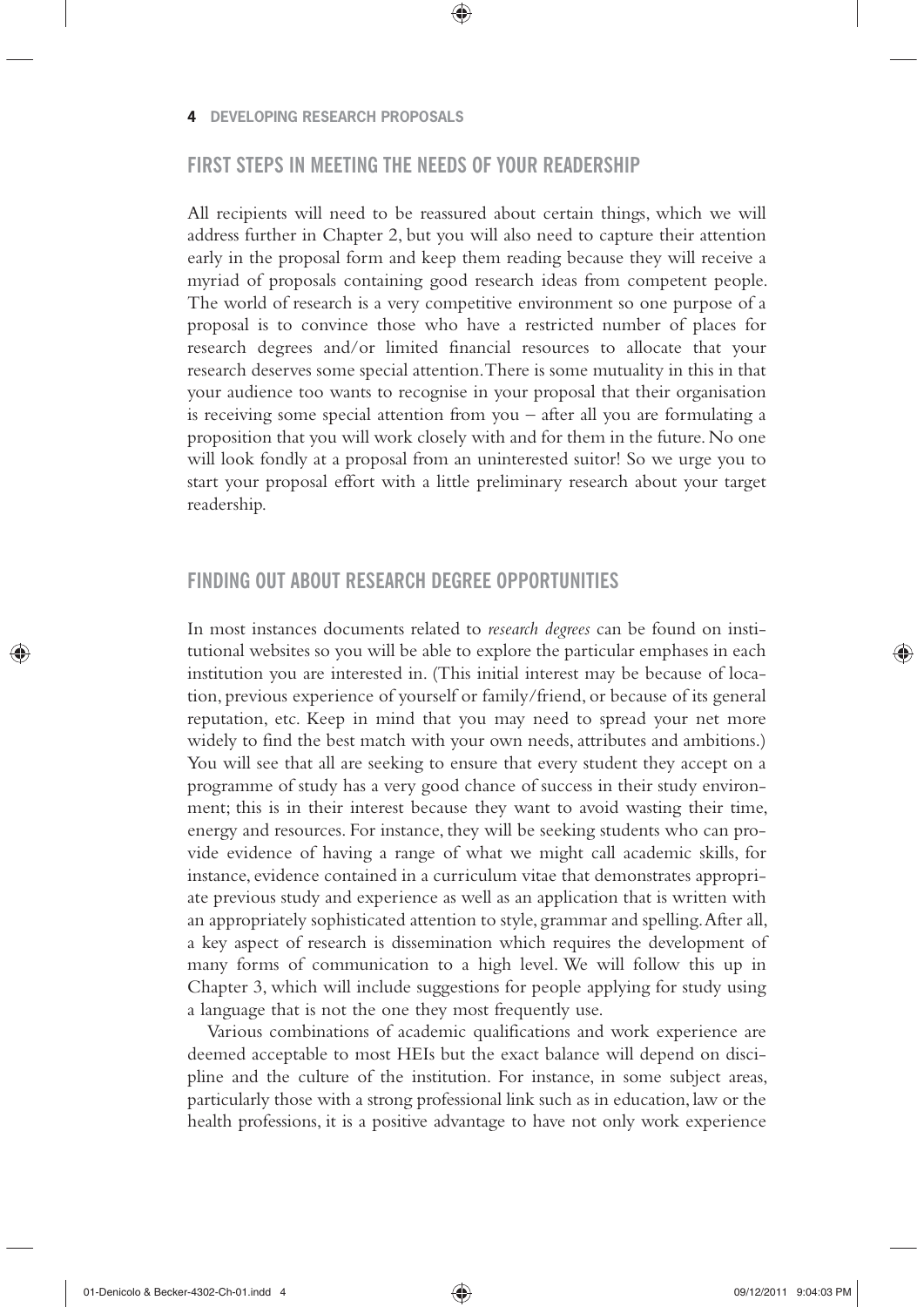but also a research project stimulated by issues arising in the professional context. In other subject areas, particularly in some rapidly developing science subjects, evidence of recent and relevant academic study in the focal area is essential. All will require a good standard of pass at first degree level, the rubric often referring to a first or upper second class degree or equivalent. The term 'equivalent' indicates that sometimes some professional qualifications or experience may be considered instead so it may be worthwhile, if you are in doubt about the perceived quality of your degree or do not have one, checking with the institution which other qualifications they will consider.

❀

Some institutions have procedures for the accreditation of prior learning (APL) or for the accreditation of prior experience and learning (APEL). This may simply require you to furnish alternative certificates or may be a more demanding process, requiring the development of a portfolio of evidence to support your claims to relevant experience. Other institutions, or specific disciplines within an institution, may also require a master's level degree whilst yet others may accept a master's level qualification as compensating for a mediocre or non-existent first degree. There is some variation within and across HEIs and across HEI systems in different countries because each has different facilities and training/study programmes to bridge the gap between your present level of work and that required for a higher degree by research. Thus it is worth ensuring that you have selected appropriately before spending time on polishing up the rest of your proposal.

## **FINDING OUT ABOUT RESEARCH FUNDING OPPORTUNITIES**

Proposals for *research funding* also require evidence of your academic mastery and prior experience of research to begin the process of judging whether you are a suitable candidate; that is, whether you are likely to have the knowledge and ability to undertake the research proposed. So it is important to check any requirements by funding bodies related to academic experience and success. For example, some HEIs will accept some students on research degrees with one level of academic qualification but require a much higher level from those for whom they are willing to provide their scarce scholarships or bursaries/ studentships. Some funding bodies also have funds that are only available to very specific and restricted categories of people, such as particular professional groups (say health workers) or workers within particular organisations (say accredited institutions) or even those with certain personal attributes or backgrounds, depending on the source of the funding and any preference of the person/s providing it. So an extremely important first step in developing this kind of proposal is to check any such limitations in the sources of funding considered. This can usually be found under a heading such as: 'This resource/ fund/bid is open to …'.

◈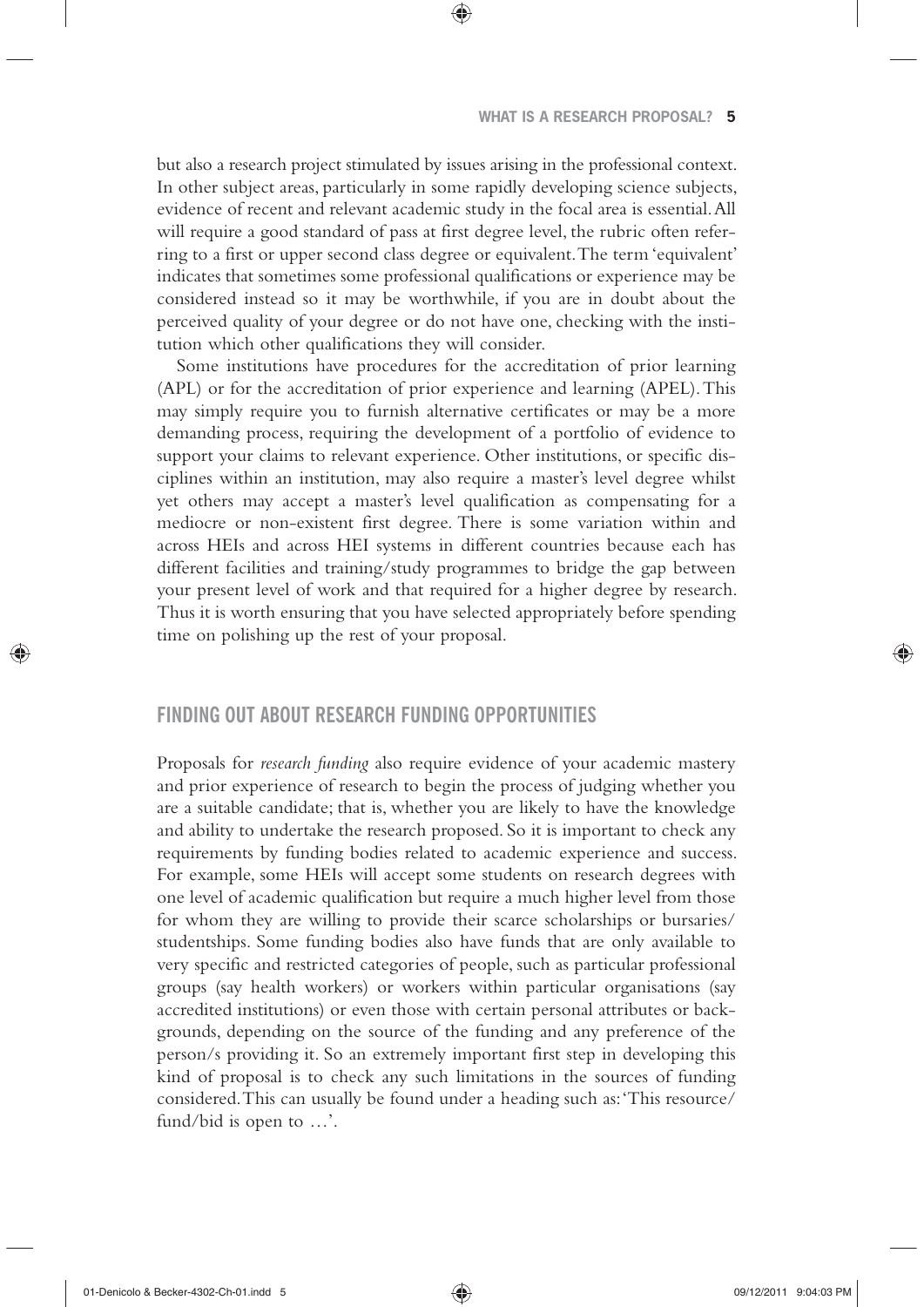#### **6 DEVELOPING RESEARCH PROPOSALS**

In addition to ensuring that you do not fall at the first hurdle in the reviewing process, a careful examination of information about the organisation or institution will aid your task in other ways, whether you are seeking a place on a research degree or funding or both. Academic reviewers will certainly expect you to have done some exploration about them, what disciplines are taught, what research activity is currently a priority, and so on. Such preliminary research, which you should evidence in the way you write (see Chapter 3), indicates a commonsense approach, some embryonic skill at research and a genuine interest in the institution and those who work in it. They will expect you to be seeking to work in a compatible environment on a topic that is relevant to their current work and available expertise. A wise prospective student will also have familiarised themselves with the work and publications of their potential supervisors (or advisors, as they are called outside the UK) and target their proposal accordingly. You might include evidence of this by including in a covering letter or in your rationale section of the proposal an allusion such as: 'I note that in a recent article by Dr … that …'.

❀

## **GENERAL PRELIMINARY EXPLORATIONS**

Whether you are responding to a call for bids for funding or putting in a speculative proposal, having a knowledge of (and being able to demonstrate) the organisation's recent and relevant research interests similarly indicates efforts to be current in your understanding of and knowledge about the research topic in focus. A further benefit is that you can then target your proposal to fit into a developing area.

One of your first tasks, then, before you set finger to keyboard or pen to paper, is to do some preliminary research about your audience, the institutions or organisations who will be your proposal target and the people who will review your polished effort.

# **ACTIVITY 1 IDENTIFYING THE SKILLS REQUIRED OF A RESEARCHER**

Find the website of (one of) the institutions or organisations who will be your proposal target audience. Download relevant documents and begin to prepare a profile description of the kind of researcher they are looking for by sifting through the material for clues. Include the qualifications required but also other important attributes that they seem to value.

For instance, is much made in the documents of the changing nature of the research context of the proposed subject so that 'flexibility' or 'versatility' might be valued? Do they require knowledge, achievements or skills beyond that of a specific subject, such as being able to speak another language, or converse with a wide range of people, or be able to travel

01-Denicolo & Becker-4302-Ch-01.indd 6 09/12/2011 9:04:03 PM

↔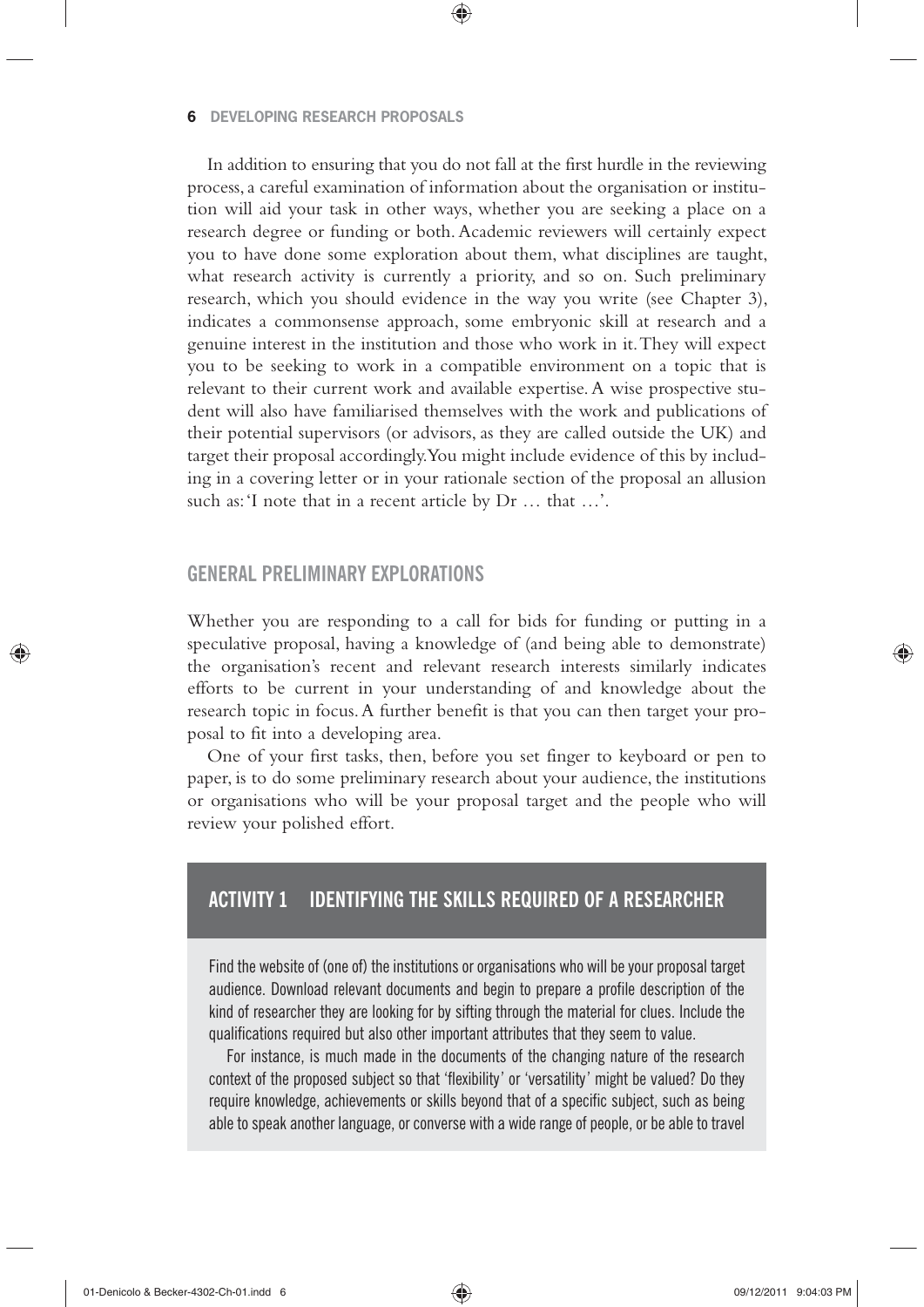away from base? Demonstrating survival skills when outside of our normal comfort zone may be very important in research that involves fieldwork, whereas the ability to use, or to demonstrate experience of prior use of, particular equipment and /or **instruments** may be valued for lab-based or studio-based research.

◈

# **SKILLS INVENTORY**

◈

Another early task, one we referred to earlier, is to reassure yourself that you already have some of the skills required to prepare and write a proposal. To complement the activity above we have provided another activity based on ideas and simplified excerpts from the Researcher Development Framework (RDF) that we hope will motivate you to continue learning about the skills and processes involved and will guide you in deciding on which ones, and which parts of this book, need to be prioritised for attention. If you would like to explore the RDF further you can find both the full framework and a resource which is a simple Continuing Professional Development (CPD) tool for researchers, a downloadable Professional Development Planner, on the Vitae website: www.vitae.ac.uk/rdf

# **ACTIVITY 2 MAPPING SOME OF YOUR RELEVANT SKILLS**

In Table 1 are a few of the descriptors in summary form that apply to researchers in general that we have selected to give you an insight into some of the attributes that reviewers will be looking for, or seeking evidence that you might soon achieve, in your proposal. Phase 1 describes research students with a good higher degree while Phase 2 would be more relevant to someone who has or is about to complete their doctoral studies or who is in the first years of employment as a professional researcher. Note that Phase 2 subsumes Phase  $1 - it$ is a development from it. You should not expect to be able to tick all the boxes in Phase 1 if you are applying for a research degree place but you should be able to demonstrate potential for achieving most of them. Whatever your stage of development as a researcher there will be some qualities you may have to work on because none of us is perfect, but we have selected some that are particularly relevant to proposal writing.

Highlight those you feel describe you and note any evidence that you could provide to demonstrate this in the third column. The remaining ones provide you with areas on which you need to work, using this book, the further references listed or other resources.

The relevance of these descriptors will become more evident as you read the next chapter, which provides more detail about the purpose of a proposal from the point of view of those who receive it, describing the sections that you will find in most proposal forms, why they are included and the sorts of things you should therefore include.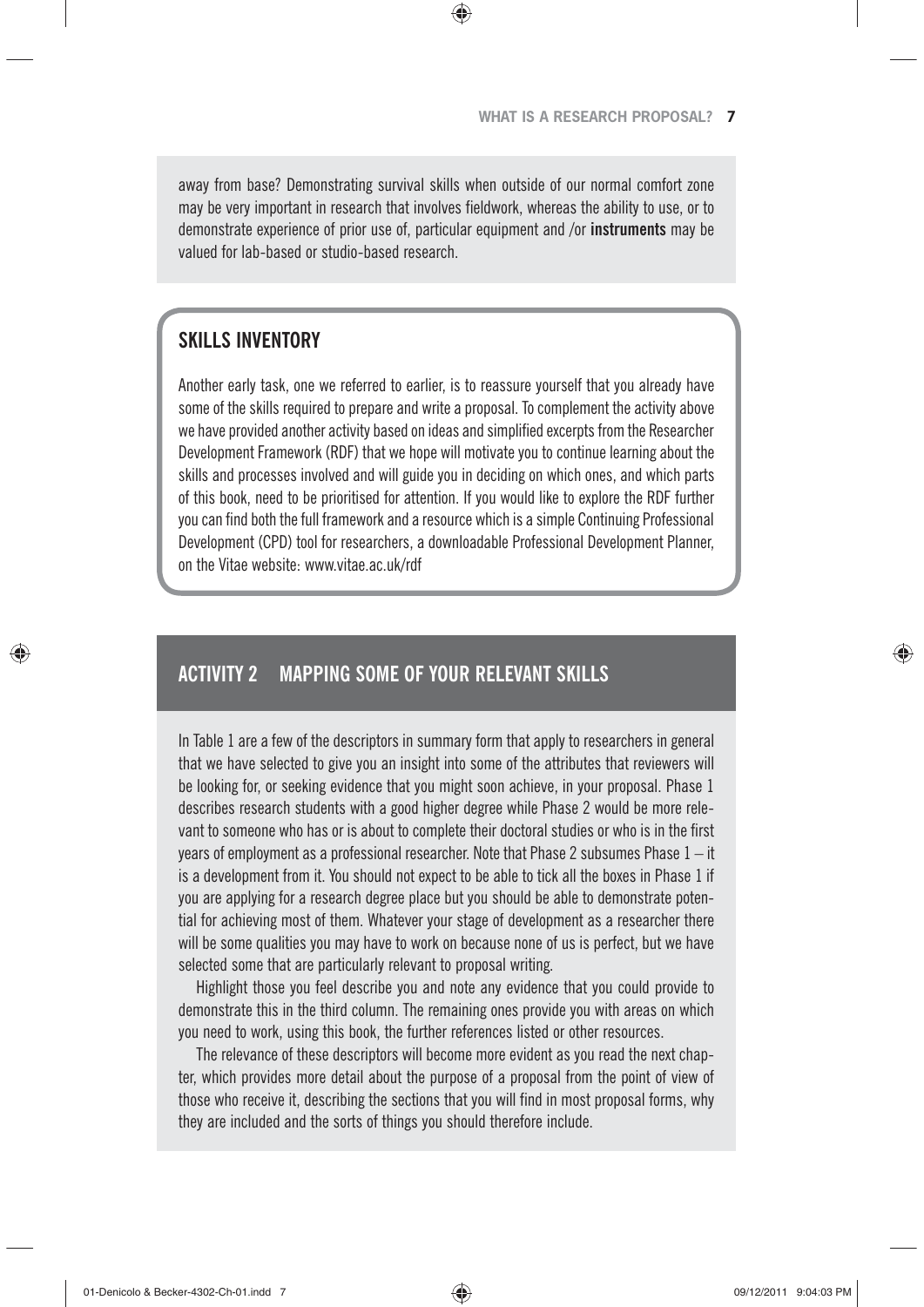| TABLE 1 Researcher descriptors               |                                                                                                                                                                                              |                                                                                                                                                                              |                       |
|----------------------------------------------|----------------------------------------------------------------------------------------------------------------------------------------------------------------------------------------------|------------------------------------------------------------------------------------------------------------------------------------------------------------------------------|-----------------------|
| sub-domain<br>Domain                         | Descriptor phase 1                                                                                                                                                                           | Descriptor phase 2                                                                                                                                                           | evidence<br>Potential |
| base/subject<br>Knowledge<br>knowledge       | Knows of recent advances within own research area<br>and in related areas.                                                                                                                   | Is developing a knowledge of related and associated subject areas.                                                                                                           |                       |
| base/research<br>Knowledge<br>methods        | methodologies and techniques and can justify their<br>appropriate application within own research area.<br>Understands and can apply relevant research                                       | Appreciates the value of, and can apply in appropriate contexts, a<br>range of standards and methods/techniques for information/data<br>collection and analysis.             |                       |
| information<br>Knowledge<br>seeking<br>base/ | resources, primary<br>dentifies and accesses appropriate bibliographical<br>esources, archives and other sources of relevant<br>information including web-based<br>sources and repositories. | sophisticated information software, resources and techniques;<br>Conducts advanced and complex searches using a range of<br>recognises their advantages and limitations.     |                       |
| base/academic<br>Knowledge                   | and context for specialist and non-specialist audiences.<br>Writes clearly and in a style appropriate to purpose                                                                             | Improves own style of texts for written or oral presentation.                                                                                                                |                       |
| literacy and<br>numeracy                     | undertake research in<br>is mathematically competent to<br>own discipline/research area.                                                                                                     | Understands any analytical or statistical procedures in related disciplines/<br>research areas and continues to develop mathematical ability.                                |                       |
|                                              | Is IT literate and digitally competent, uses virtual<br>networks for research.                                                                                                               | Develops further necessary IT and digital skills.                                                                                                                            |                       |
| Cognitive<br>abilities/                      | Critically analyses and evaluates own findings and<br>those of others. Validates datasets of others.                                                                                         | Has skilled and sharp analytical abilities, with knowledge of a range<br>of methods.                                                                                         |                       |
| analysing and<br>synthesising                | Sees connections between sections of own information/<br>data and previous studies                                                                                                           | Has broad vision, recognises patterns and connections beyond own<br>Critically synthesises new and complex information from diverse<br>discipline/research area.<br>sources. |                       |
| abilities/problem<br>Cognitive<br>solving    | solates basic themes of own research; formulates<br>basic research questions and hypotheses.                                                                                                 | Formulates and applies solutions to a range of research problems and<br>effectively analyses and interprets research results.                                                |                       |
| Cognitive<br>abilities/                      | Understands the role of innovation and creativity in<br>research.                                                                                                                            | Exercises critical judgement and thinking to create new and/or<br>imaginative ways of understanding.                                                                         |                       |
| innovation                                   | research.<br>May engage in inter-disciplinary                                                                                                                                                | Develops new ways of working on a topic and has unusual ideas.<br>Identifies which ideas are likely to be successful.                                                        |                       |
|                                              |                                                                                                                                                                                              |                                                                                                                                                                              |                       |

 $\bigoplus$ 

 $\overline{\phantom{a}}$ 

 $\bigoplus$ 

01-Denicolo & Becker-4302-Ch-01.indd 8 09/12/2011 9:04:03 PM

 $\overline{\phantom{a}}$ 

 $\bigoplus$